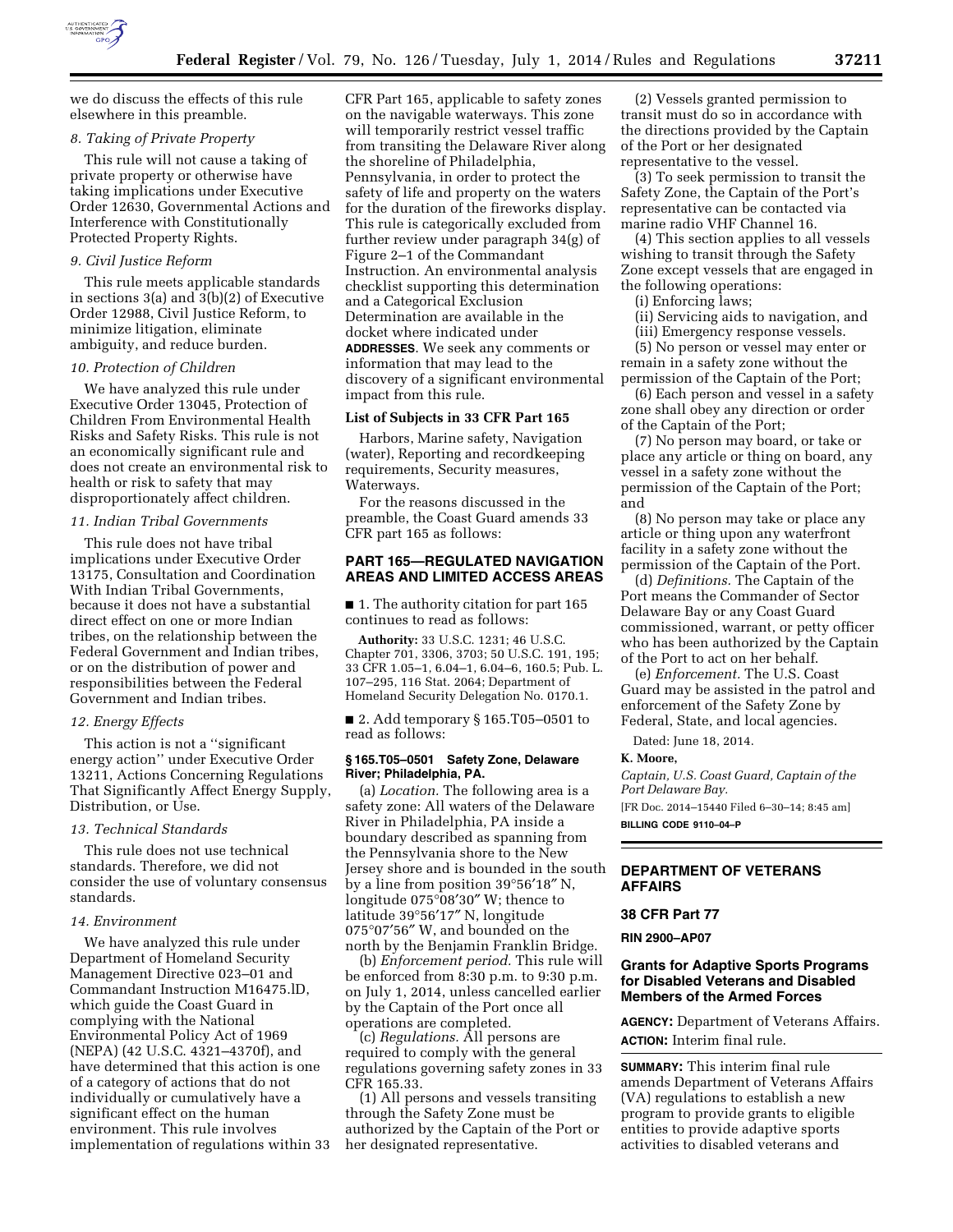disabled members of the Armed Forces. This rulemaking is necessary to implement a change in the law that authorizes VA to make grants to entities other than the United States Olympic Committee for adaptive sports programs. It establishes procedures for evaluating grant applications under this grant program, and otherwise administering the grant program. This rule implements section 5 of the VA Expiring Authorities Extension Act of 2013.

**DATES:** *Effective date:* This interim final rule is effective July 1, 2014.

*Comment date:* Comments must be received by VA on or before September 2, 2014.

*Applicability date:* The provisions of this regulatory amendment apply to all grant applications from entities for planning, developing, managing, and implementing programs to provide adaptive sports activities for disabled veterans and disabled members of the Armed Forces during fiscal years 2014 through 2016.

**ADDRESSES:** Written comments may be submitted through *[http://](http://www.regulations.gov) [www.regulations.gov;](http://www.regulations.gov)* by mail or hand delivery to the Director, Regulation Policy and Management (02REG), Department of Veterans Affairs, 810 Vermont Ave. NW., Room 1068, Washington, DC 20420; or by fax to (202) 273–9026. Comments should indicate that they are submitted in response to ''RIN 2900–AP07, Grants for Adaptive Sports Programs for Disabled Veterans and Disabled Members of the Armed Forces.'' Copies of comments received will be available for public inspection in the Office of Regulation Policy and Management, Room 1063B, between the hours of 8 a.m. and 4:30 p.m., Monday through Friday (except holidays). Please call (202) 461–4902 (this is not a toll-free number) for an appointment. In addition, during the comment period, comments may be viewed online through the Federal Docket Management System at *[http://](http://www.regulations.gov) [www.regulations.gov.](http://www.regulations.gov)* 

# **FOR FURTHER INFORMATION CONTACT:**

Michael F. Welch, Program Specialist, Office of National Veterans Sports Programs and Special Events (002C), Department of Veterans Affairs, 810 Vermont Ave. NW., Washington DC 20420, (202) 632–7136. (This is not a toll-free number.)

**SUPPLEMENTARY INFORMATION:** VA is required by 38 U.S.C. 521A to ''carry out a program under which the Secretary may make grants to eligible entities for planning, developing, managing, and implementing programs to provide adaptive sports opportunities for disabled veterans and disabled members

of the Armed Forces.'' To comply with this law, VA will award grants to eligible entities to provide adaptive sport activities to disabled veterans and disabled members of the Armed Forces. This rule establishes regulations for conducting the grant program including evaluation of grant applications and otherwise administering the grant program in accordance with the law. Section 521A authorizes \$8,000,000 to be appropriated for each fiscal year through 2015 to carry out the grant program. In addition, section 521A(l) specifies that VA may only provide assistance under this program for adaptive sports activities occurring through fiscal year 2016. We will indicate the funding limitation for each of the fiscal years in a Notice of Funding Availability (NOFA) publication in the Office of Management and Budget (OMB)-designated government-wide Web site, to adequately provide notice to eligible recipients of the grants. However, we will not include the funding limitation or indicate the specific fiscal years for the program's funding in this rule because the amount of authorized appropriations may change and Congress could extend the program. By not including the funding limitation or the specific fiscal years the program is to be funded in this rule, we prevent having a regulation in the Code of Federal Regulations that appeared to restrict or stop the grant program beyond a certain date, when VA may still be authorized to administer the grant program. If funding ceases to be provided or the grant program is not extended, we would not publish a subsequent NOFA in the OMBdesignated government-wide Web site for that following fiscal year, and we would amend our regulations to remove this rule from the Code of Federal Regulations.

#### **77.1 Purpose and Scope**

Section 77.1 establishes the grant program and explains what the program provides. This section indicates that VA may provide grants to eligible entities to plan, develop, manage, and implement programs to provide adaptive sports activities for disabled veterans and disabled members of the Armed Forces.

#### **77.2 Definitions**

Section 77.2 defines terms used throughout part 77, and in Notices of Fund Availability (NOFA) for this grant program to be published in the OMBdesignated government-wide Web site.

Adaptive sports would be defined to include all sports played by persons with a disability, not just sports that have been modified to meet the needs

of persons with a disability. This is because several sports have been specifically created for persons with disabilities and have no equivalent ablebodied sport. We believe that this would be consistent with the legislative intent. In particular, the law provides that the activities for which an eligible entity may reimburse a subgrantee may be used include: ''instruction, participation, and competition in Paralympic sports.'' 38 U.S.C. 521A. There are Paralympic sports that were created specifically for disabled participants, such as Goalball. Permitting grantees to reimburse subgrantees for Paralympic sports activities demonstrates that Congress did not intend to restrict the sports promoted by these grants to just sports that have been modified to meet the needs of persons with a disability. *See also* 159 Cong. Rec. H7614–H7617 (daily ed. Dec 10, 2013) (Statement of Rep. Coffman: ''participation in adaptive sports and other athletic activities can help speed the rehabilitation process for disabled veterans'').

Adaptive sports activities is defined as that term is defined in 38 U.S.C. 521A(d)(3) except that the regulatory definition does not limit ''instruction, participation, and competition'' in sports to Paralympic sports as the statutory definition does. Instead, it includes instruction, participation, and competition in adaptive sports. *See*  further discussion of this statutory provision with respect to § 77.15.

Adaptive sports grant is defined as a grant awarded or to be awarded under this part.

Adaptive sports grant agreement is defined as the agreement executed between VA and a grantee as specified under § 77.17.

Applicant is defined as an eligible entity that submits an application for an adaptive sport grant announced in a Notice of Funding Availability.

For purposes of this grant program, 38 U.S.C. 521A(a)(2) provides that an eligible entity must have ''significant experience in managing a large-scale adaptive sports program.'' In the regulation, we have thus defined ''eligible entity'' as a Non-Federal Government entity with significant experience in managing a large-scale adaptive sports program for persons with disabilities if those disabilities are those that many disabled veterans and disabled members of the Armed Forces have. The definition provides that to have significant experience, all the key personnel identified in the adaptive sports grant application must have qualifications that demonstrate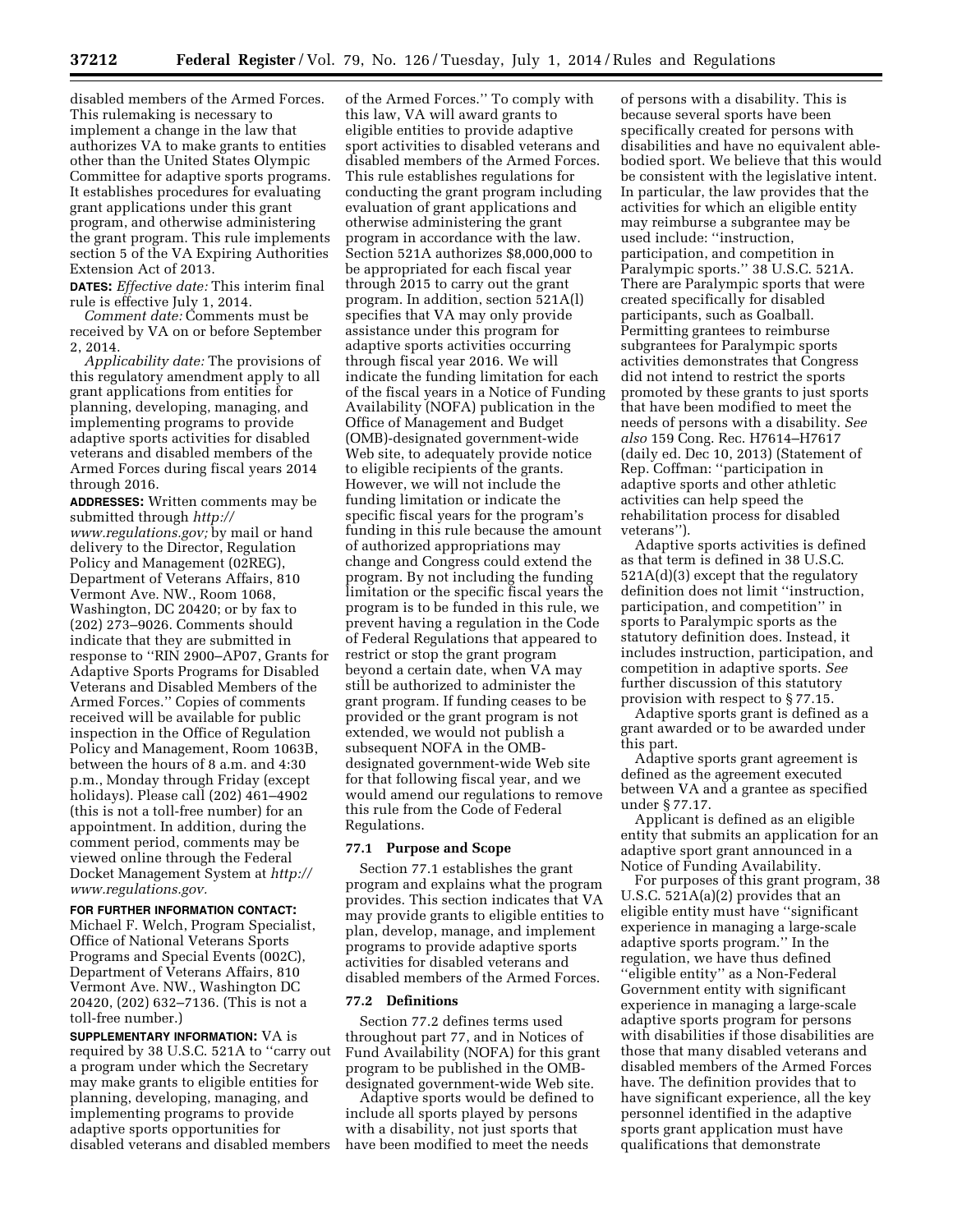experience implementing the adaptive sports activities to be provided and demonstrate experience working with persons with the disabilities that the disabled veterans and disabled members of the Armed Forces to be served through the adaptive sports grant would have. We believe the experience of the applicant's key personnel is the best way to measure whether the applicant has the significant experience required. The regulation further provides that this experience must be for the two continuous years immediately prior to the submission of the grant application. In most cases, two continuous years of experience demonstrates that the key personnel have conducted a program through two fiscal cycles including the planning, implementation and closeout periods associated with adaptive sports activities that have an annual operational cycle. Less than two annual operating cycles most likely means that the key personnel have not conducted an adaptive sports program through an annual program life cycle or successfully transitioned such a program to conduct a subsequent annual program. We also believe that this experience must be in providing adaptive sports activities for those with disabilities that a disabled veteran or disabled member of the Armed Forces might experience. If a key person has experience solely in disabilities that would not be experienced by the current and former military personnel to be served by this program, the person's experience may not translate to effective provision of adaptive sports activities for disabled veterans and disabled members of the Armed Forces. It follows that if more than one entity is providing the activities, the applicant can rely on the combined experience of the entities to demonstrate significant experience. When more than one entity is engaged in the provision of the adaptive sport activities, the entity applying for the adaptive sports grant must provide documentation that verifies that through the partnership, it has the experience necessary to implement all of the adaptive sports activities proposed in the adaptive sports grant application.

DoD is defined as the Department of Defense.

Grantee is defined as an entity that is awarded an adaptive sport grant under this part.

International Paralympic Committee (IPC) is defined as the global governing body of the Paralympic movement.

To be an ''eligible entity,'' 38 U.S.C. 521A(a)(2) requires that the entity must have ''significant experience in managing a large-scale adaptive sports program.'' We define Large-scale

Adaptive Sports Program as one of three specific categories of programs.

(a) An adaptive sports program of a National Paralympic Committee (NPC) or of a National Governing Body (NGB) that is authorized to provide Paralympic sports programs in one or more States is a Large-scale Adaptive Sports Program because it is part of the International Paralympic program which involves thousands of disabled athletes;

(b) An adaptive sports program of a NGB that has been recognized by an external validating authority such as an international sports entity responsible for international participation in that adaptive sport is a Large-scale Adaptive Sports Program if the external validating authority has recognized programs that in total would meet the requirements of (c) below. While an individual program of the NGB may be small, we believe it can be considered part of a much larger program that the external validating authority has approved; and

(c) An adaptive sports program in which at least 50 persons with disabilities participate or in which the persons with disabilities who participate reside in at least five different congressional districts is a Large-scale Adaptive Sports Program because it has drawn people from a sufficient population base or has a sufficient number of individuals with disabilities to be considered large-scale. Because some adaptive sports programs are conducted in areas with low eligible participant populations, we believe using five congressional districts is advisable because it shows whether an adaptive sports program is able to draw from a sufficiently large population to be a Large-Scale Adaptive Sports Program. Because congressional districts are based on resident population with an average of 710,767 in the 2010 census, the use of congressional districts establishes a fairly equal standard of outreach capacity. Similarly, having 50 persons with disabilities participate demonstrates the program's ability to draw a large number of individuals when we consider that the population density of eligible participants in the particular program is lower than the general population of persons with disabilities.

National Governing Body (NGB) is defined as an organization that looks after all aspects of a sport and is responsible for training, competition and development for their sports.

National Paralympic Committee (NPC) is defined as the national organization recognized by the International Paralympic Committee (IPC) as the sole representative of

athletes with disabilities from their respective jurisdiction.

Notice of funding availability (NOFA) is defined as a Notice of Funding Availability published in the OMBdesignated government-wide Web site in accordance with § 77.13 and 2 CFR Part 200.

Paralympics is defined as a series of international contests for athletes with a range of physical and intellectual disabilities, including mobility disabilities, amputations, blindness, and traumatic brain injury, that are associated with and held following the summer and winter Olympic Games. This is a synthesis of several definitions from dictionaries, including Cambridge, Merriam-Webster, and Oxford, and better meets the program intent.

Participant is defined as a disabled veteran or disabled member of the Armed Forces who is receiving adaptive sport activities from a grantee.

Partnership is defined to include any arrangement in which the parties agree to cooperate and not just a legal partnership.

Peer review is defined as the technical and programmatic evaluation by a group of experts qualified by training and experience to give expert advice, based on selection criteria established under § 77.13 or in a program announcement, on the technical and programmatic merit of adaptive sports grant applications.

Persons with a disability is defined to include persons with physical and intellectual disabilities.

Sport is defined as a usuallycompetitive individual or group physical activity governed by a set of rules or customs, which, through casual or organized participation, aim to use, maintain, or improve physical ability and skills while normally providing entertainment to participants.

VA is defined as the Department of Veterans Affairs.

Veteran is defined using the definition in § 3.1 of this title.

Veterans Service Organization (VSO) is defined to include both organizations recognized to represent veterans with regard to their claims for VA benefits (and their subgroups) and nonprofit entities registered with the U.S. Government that have a primary mission to provide services to veterans and disabled members of the Armed Services. Subgroups of recognized organizations are included because they may desire to apply for a grant on their own behalf.

## **77.3 Grants—General**

Section 77.3(a) establishes that only eligible entities may receive grants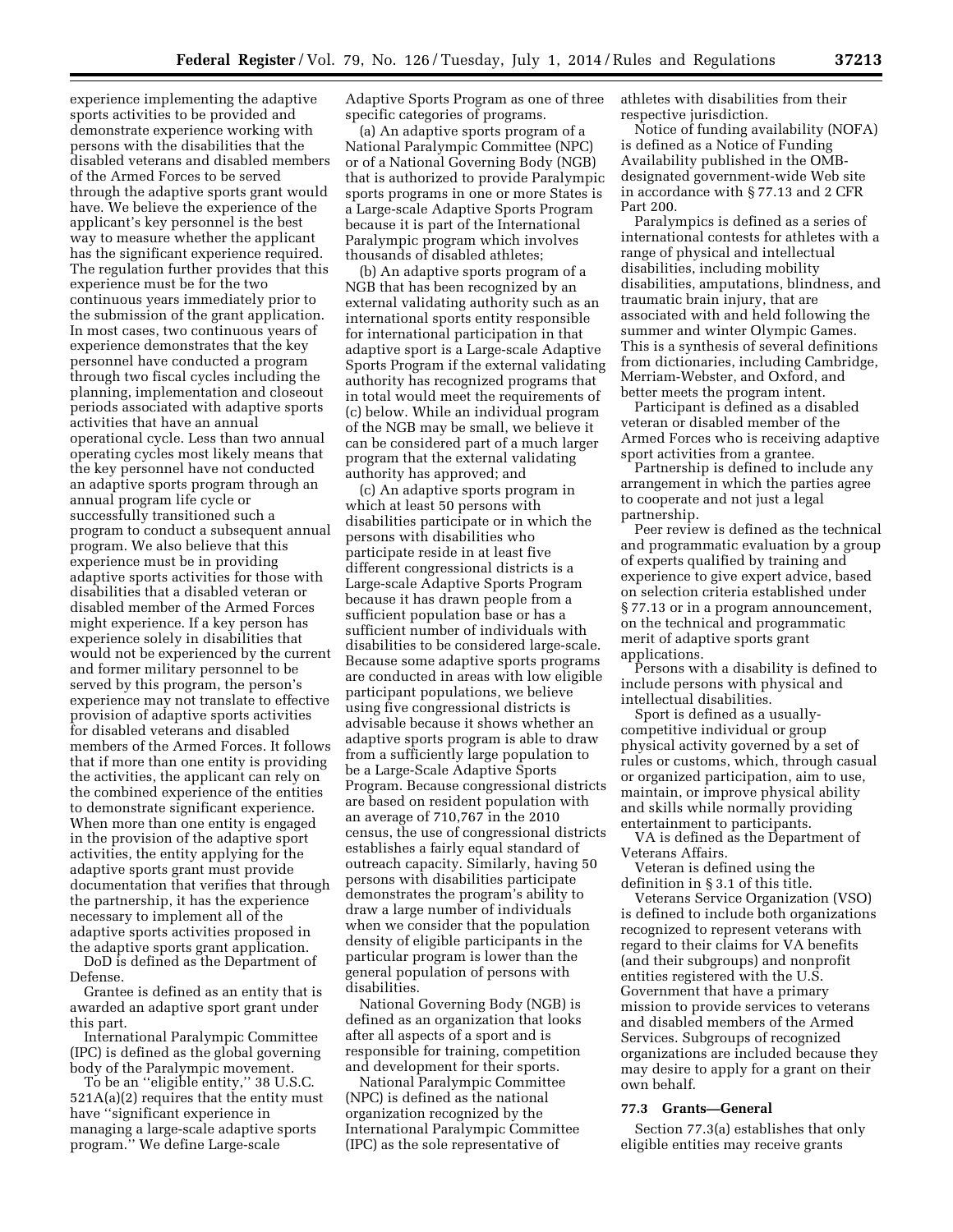under this grant program. Section 77.3(b) establishes that the grant amounts will be specified in the NOFA. Section 77.3(c) specifies that VA will not require an applicant to provide matching funds as a condition of receiving a grant. Section 77.3(d) specifies that a grantee may not charge a participant for adaptive sports activities that were outlined in the adaptive sports grant application. This is done to ensure that participants have the most access to these adaptive sports activities as feasible, regardless of their ability to pay and to ensure that a grantee does not penalize participants for the grantee's poor financial planning. However, this provision does not prohibit the grantee from charging participants for activities or services that were not outlined in the adaptive sports grant application. Section 77.3(e) specifies that the adaptive sports grant is not a veteran's benefit, and, therefore is not subject to the same rights of appeal as an adjudication of benefits. *See* 38 U.S.C. 7104(a).

### **77.4 Applications**

Section 77.4 addresses grant application procedures. Section 77.4(a) requires applicants to submit a complete grant application package to apply for an initial grant, as described in the NOFA. Section 77.4(b) requires applicants to submit a complete renewal grant application package to be considered for a renewal grant if the grantee's program remains substantially the same and specifies that the renewal grant application procedures to be followed will be described in the NOFA. By allowing grantees to submit a renewal grant application, additional grant funds could be sought for subsequent fiscal years with little or no interruption in the provision of adaptive sports services. Section 77.4(c) requires applicants to submit a grant application package to be considered for a noncompetitive grant and specifies that the grant application must meet the same format as outlined for competitive grants in the NOFA.

# **77.5 Selection Criteria**

Section 77.5(a) specifies the selection criteria for grant applications. The criterion in § 77.5(a) will require the application to have a clearly defined plan for successful program implementation demonstrated by scope, budget, staffing, and timeframe. The existence of basic parameters such as those set forth is a reliable indicator that the program is well thought out, and likely to be successfully implemented. The criterion in § 77.5(a) also will allow VA to give priority to proposals that will provide adaptive sports activities that are aligned with the identified needs of disabled veterans and disabled members of the Armed Forces. Moreover, the criteria will allow VA, to the extent feasible, to target geographic areas which have limited adaptive sports opportunities. Section 77.5(b) establishes that supplementary information that clarifies the selection criteria in § 77.5(a) may be set forth in the NOFA. Section 77.5(b) also establishes that VA will establish in the NOFA a relative weight for each selection criteria.

## **77.6 Amendments to Grant Applications**

Section 77.6 authorizes an applicant to amend an adaptive sports grant application. The section limits the type of amendment that will be accepted after the deadline for submitting applications. These limits are necessary because allowing major changes such as a change in scope of an application or increasing the grant amount by more than a total of 10 percent after the deadline would most likely disrupt VA's review of the grant applications and result in a delay or cancellation of grant awards.

## **77.7 Withdrawal of Grant Applications**

Section 77.7 establishes the process for an applicant to withdraw an adaptive sports grant application from consideration for award.

## **77.8 Additional Requirements and Procedures for Applications**

Section 77.8 establishes additional requirements and procedures for adaptive sports grant applications. Section 77.8(a) requires applications to meet the requirements of the NOFA and permits VA to require applicants to submit pre-applications prior to submission of an application. Section 77.8(b) authorizes cooperative arrangements among eligible entities and submission of joint applications. Section 77.8(c) authorizes evaluation of all applications. Section 77.8(d) authorizes VA consideration of an applicant's performance on prior awards and an applicant's past noncompliance with grant requirements. Section 77.8(e) requires applicants to meet Federal fiscal standards as reflected in 2 CFR 200. Section 77.8(f) sets forth the options that VA has with respect to applications based on the review of the applications. Section 77.8(g) requires that VA must notify an applicant in writing of the disposition of an application and must issue a signed grant agreement to an applicant of an

approved application. Section 77.8(h) discusses the availability of grant funds and the effective date of the grant. Additionally, § 77.8(h) provides that grant funds will only be used to pay for costs incurred prior to the effective date of the grant if the costs are authorized by VA and are otherwise allowable.

## **77.9 Use of Pre-Applications**

Section 77.9 authorizes VA to use preapplications for adaptive sports grants. In the case of competitive grant awards for which a large number of applications is expected, VA may require preapplications (concept papers) which may be used to eliminate those preapplications which fail to meet minimum requirements for a grant criteria under this regulation or clearly lack sufficient merit to qualify as potential candidates for funding consideration. A pre-application in a noncompetitive grant situation may validate both the capability of the adaptive sports entity to provide the unique activity sought and verify that a noncompetitive condition exists prior to engaging in a thorough adaptive sports grant development process.

## **77.10 Peer Review Methods**

The quantity and complexity of formal adaptive sports grant applications that meet minimum requirements may create a large administrative workload; thus § 77.10 permits VA to subject both preapplications and formal applications to the peer review process in order to more efficiently and effectively manage the selection of adaptive sports grants. Section 77.10(a) establishes how peer reviewers will provide their views and that peer review may be conducted at meetings and through mail reviews. Site visits may also be scheduled. Prior to conducting a meeting of peer reviewers, VA will take steps to comply with the Federal Advisory Committee Act. To further the efficient review of formal grant applications, § 77.10(b) establishes that VA staff will conduct an initial review of grant applications prior to peer review and eliminate from further consideration those applications that do not meet minimum program requirements specified in this regulation and weighting factors provided in the NOFA.

### **77.11 Outreach Required**

Section 77.11(a) requires eligible entities to agree to conduct outreach as required by 38 U.S.C. 521A(e). In order to ensure that outreach is appropriate for adaptive sports programs being conducted at the community level, § 77.11(b) establishes outreach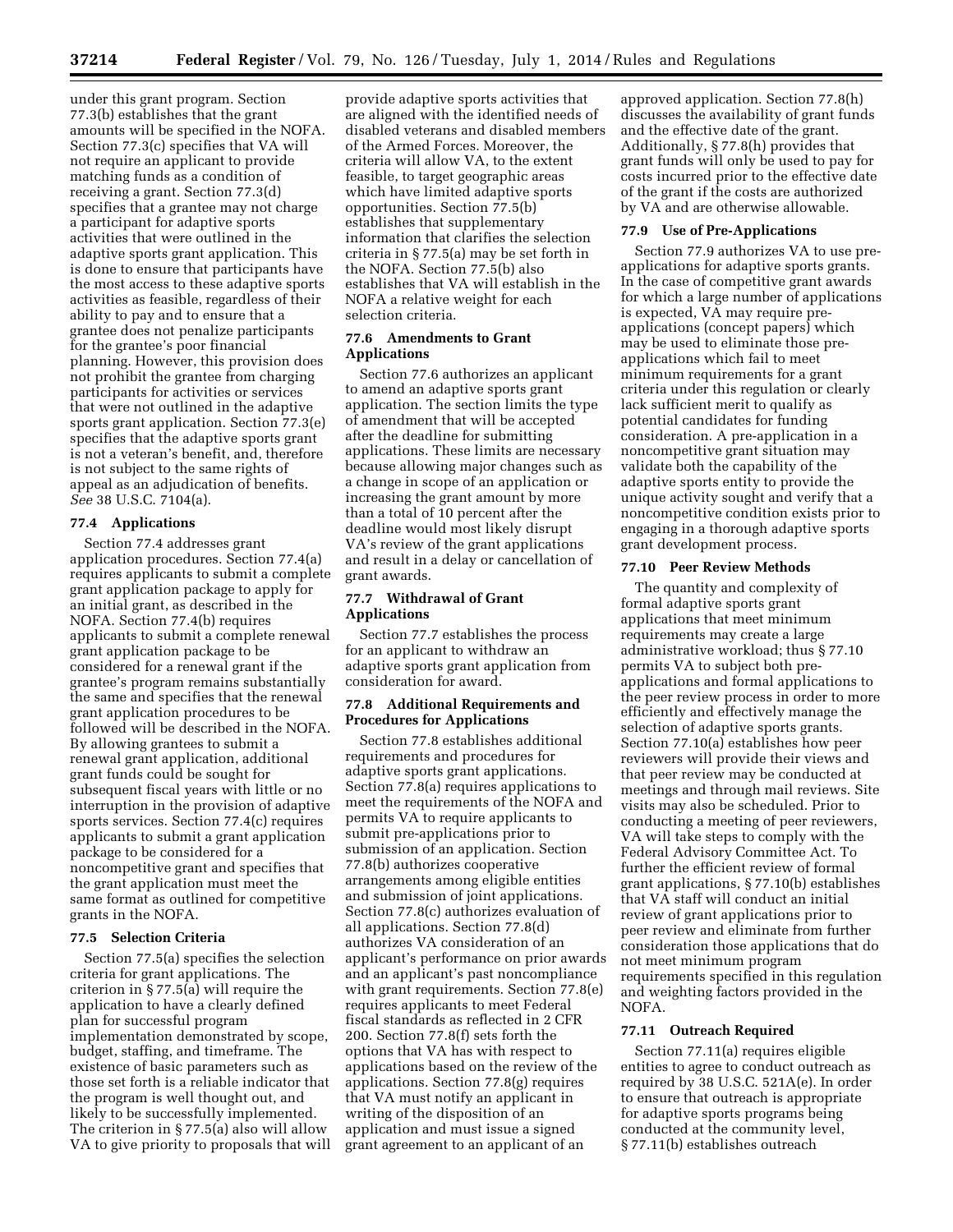requirements for those programs. Similarly, to ensure that outreach is appropriate for adaptive sports programs occurring at the national and regional levels, § 77.11(c) establishes outreach requirements for grantees conducting programs at that level.

#### **77.12 Notice of Funding Availability**

To comply with OMB rules regarding notices of funding opportunities in 2 CFR Part 200, § 77.12 establishes that VA will publish a NOFA in the OMBdesignated government-wide Web site when funds are available to award grants. Section 77.12(a)–(f) specifies additional information that a NOFA must include. This additional information is intended to ensure that eligible entities have the information required to apply for grants.

## **77.13 Applications for Noncompetitive Adaptive Sports Grants**

VA believes that in some cases awarding adaptive sports grants using a noncompetitive process may be more effective and efficient than using the competitive grant process. This includes instances where there is only one responsible source for a particular adaptive sport and no other providers capable of meeting the agency requirements. To set forth when noncompetitive adaptive sports grants are appropriate, § 77.13(a) establishes the criteria for an entity to qualify for a noncompetitive adaptive sports grant. Section 77.13(b) establishes that an applicant for a noncompetitive grant must submit an adaptive sports grant application in a manner similar to the competitive adaptive sports grant process. Section 77.13(c) establishes information that must be included in the application for a noncompetitive adaptive sports grant.

## **77.14 Grant Agreements**

Section 77.14(a) establishes that upon a grantee being awarded a grant, VA will draft a grant agreement to be executed by VA and the grantee. Upon execution, VA obligates the grant amount. Section 77.14(a) also requires that a grantee agree to operate the program in accordance with the pertinent regulations and in accordance with the grant application. To ensure that someone is responsible for equipment purchased with grant money, to protect veterans using adaptive sports equipment, and to ensure that those injured using the equipment are fairly compensated, § 77.14(b) mandates that grant agreements include provisions to address these issues. Section 77.14(c) establishes authorized levels of administrative and personnel expenses

as directed in 38 U.S.C. 521A(d)(4). VA has determined administrative and personnel expenses are necessary to implement adaptive sports grants and declines to prohibit grant funds from being used for these purposes. Section 77.14(d) implements section  $521A(a)(1)$ , (d)(2)(C)(i), and (ii) to permit the grant agreement to authorize grantees to support or provide services (including adaptive sports activities) to individuals with disabilities who are not veterans or members of the Armed Forces, or both, but to prohibit grant funds from being used to support or provide services (including adaptive sports activities) to those individuals. Finally, § 77.14(e) provides that the agreement will prohibit grant funds from being used to support or provide services to veterans or former servicemembers who are generally barred from qualifying for VA benefits or services due to the character of their discharge or other disqualifying aspects of their service.

#### **77.15 Payments Under the Grant**

Section 77.15(a) notifies grantees that information regarding the timeframe and manner of payment of grants will be described in the NOFA. Section 77.15(b) implements the requirement in 38 U.S.C. 521A(d) that payments of grant funds by grantees to subgrantees for instruction, participation, and competition in sports may only be made for instruction, participation, and competition in Paralympic sports. This means that payments of grant funds to subgrantees cannot be used for instruction, participation, and competition in sports other than Paralympic sports. This limitation is not applicable to the grantee's use of grants funds for other than subgrants.

### **77.16 Grantee Reporting Requirements**

In order to comply with 38 U.S.C. 521A(j) and to obtain information in order to analyze the performance of the grantee's program, § 77.16(a) specifies that all grantees must submit an annual report with specific information.

To obtain information in order to analyze the grantee's program, § 77.16(b) requires that all grantees also submit quarterly reports containing the same information required to be in the annual report. Section 77.16(c) requires that any changes occurring in a grantee's program which deviate from the grant agreement must be reported to VA. Review of the reports detailed in § 77.16(a)–(c) ensures that grant funds are being consistently used in accordance with the grant agreements. Section 77.16(d) allows VA to request other information or documentation

related to a grant, in the event that information is necessary, to fully assess the success of the program. This further assists VA in determining whether grant funds were used appropriately if any part of the required reports as submitted by a grantee is inadequate. Section 77.16(e) cites non-compliance effects, because if a grantee does not submit the annual report required under this section for any fiscal year, the grantee shall not be eligible to receive a grant under this part for the subsequent fiscal year.

## **77.17 Recovery of Funds by VA**

Section 77.17 establishes that VA may recover grant funds from a grantee under certain circumstances. Section 77.17(a) provides that VA may recover grant funds where the funds were not used in accordance with the grant agreement. Section 77.17(a) also explains that VA will issue a notice to the grantee expressing VA's intent to recover funds and that VA will provide the grantee an opportunity to respond prior to VA's final decision that action be taken to recover the funds. Section 77.17(b) specifies that, where VA makes a final decision that action will be taken to recover grant funds from a grantee, the grantee will be prohibited from receiving further grant funds from VA. This helps safeguard Federal funds and ensures the best use of the grants.

## **77.18 Visits To Monitor Operations and Compliance**

Section 77.18 establishes the right for VA to conduct reasonable visits to all grantee locations where a grantee is using adaptive sports grant funds in order to review grantee accomplishments and management control systems, determine compliance with grant provisions, and to provide such technical assistance as may be required. In the event that a grantee delivers services at a location away from the grantee's place of business, VA may accompany the grantee. If any visit is made by VA on the premises of the grantee or a subcontractor under the adaptive sports grant, the grantee must provide, and must require its subcontractors to provide, all reasonable facilities and assistance for the safety and convenience of the VA representatives in the performance of their duties. All visits and evaluations will be performed in such as manner as will not unduly delay services.

#### **77.19 Financial Management**

Section 77.19 establishes the requirement for grant recipients to comply with financial management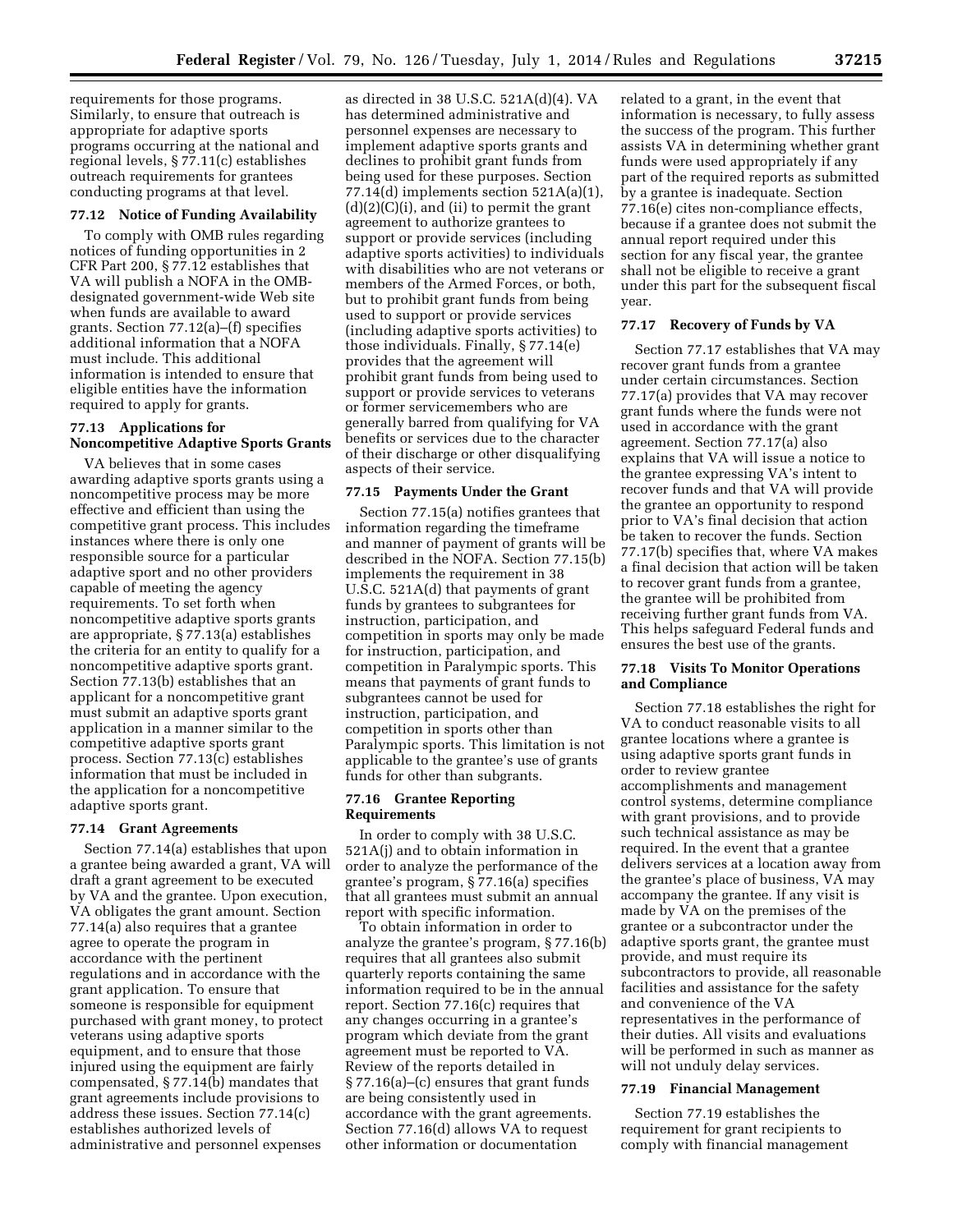requirements for recipients of Federal awards.

## **77.20 Recordkeeping**

Section 77.20 establishes the recordkeeping requirements for grant recipients and authority for VA to request information during the timeframe of record retention.

# **77.21 Application of Other Regulations**

Section 77.21 establishes that VA's administrative requirements for grantees in 38 CFR Parts 43 and 49 do not apply to grants under this part. The requirements in Parts 43 and 49 have been superseded by the regulations in 2 CFR Part 200.

## **Effect of Rulemaking**

The Code of Federal Regulations, as revised by this rulemaking, represents the exclusive legal authority on this subject. No contrary rules or procedures will be authorized. All VA guidance will be read to conform with this rulemaking if possible or, if not possible, such guidance will be superseded by this rulemaking.

#### **Administrative Procedure Act**

Pursuant to section 5 of Public Law 113–59 (December 20, 2013), to ensure the uninterrupted provision of adaptive sports for disabled veterans and disabled members of the Armed Forces, any regulations that the Secretary of Veterans Affairs determines are necessary to implement the amendments made by this section may be promulgated by interim final rules to ensure the award of grants before the end of fiscal year 2014.

# **Paperwork Reduction Act**

This interim final rule includes a collection of information under the Paperwork Reduction Act of 1995 (44 U.S.C. 3501–3521) that requires approval by OMB. Accordingly, under 44 U.S.C. 3507(d), VA has submitted a copy of this rulemaking action to OMB for review.

OMB assigns a control number for each collection of information it approves. VA may not conduct or sponsor, and a person is not required to respond to, a collection of information unless it displays a currently valid OMB control number. Sections 77.4, 77.8, 77.9, 77.13, 77.16, and 77.19 contain collections of information under the Paperwork Reduction Act of 1995. If OMB does not approve the collections of information as requested, VA will immediately remove the provisions containing a collection of information or take such other action as is directed by OMB.

Comments on the collections of information contained in this interim final rule should be submitted to the Office of Management and Budget, Attention: Desk Officer for the Department of Veterans Affairs, Office of Information and Regulatory Affairs, 725 17th Street NW., Washington, DC 20503, or sent through electronic mail to *oira*\_*[submission@omb.eop.gov.](mailto:oira_submission@omb.eop.gov)*  Comments should indicate that they are submitted in response to ''RIN 2900– AP07-Grants for Adaptive Sports Programs for Disabled Veterans and Disabled Members of the Armed Forces.''

VA is requesting expedited review of the collections of information by OMB, pursuant to 44 U.S.C. 3507(j). Comments must be received within 14 days of the publication of this rulemaking. This does not affect the deadline for the public to comment on the interim final rule. VA considers comments by the public on proposed collections of information in—

• Evaluating whether the collections of information are necessary for the proper performance of the functions of the Department, including whether the information will have practical utility;

• Evaluating the accuracy of the Department's estimate of the burden of the collections of information, including the validity of the methodology and assumptions used;

• Enhancing the quality, usefulness, and clarity of the information to be collected; and

• Minimizing the burden of the collections of information on those who are to respond, including through the use of appropriate automated, electronic, mechanical, or other technological collection techniques or other forms of information technology, e.g., permitting electronic submission of responses.

The amendments to title 38 CFR Part 77 contain collections of information under the Paperwork Reduction Act of 1995 for which we are requesting approval by OMB. These collections of information are described immediately following this paragraph, under their respective titles.

*Title:* Grants for Adaptive Sports Programs for Disabled Veterans and Disabled Members of the Armed Forces.

*Summary of collections of information:* The interim final rule at § 77.4(a) contains application provisions for initial grants and at § 77.4(b) application provisions for renewal grants. The interim final rule at § 77.6 contains provisions for submitting amendments to grant applications. The

interim final rule at § 77.8(a) contains additional provisions for grant applications and pre-applications. The interim final rule at § 77.9 contains provisions for pre-applications for competitive and noncompetitive grants. The interim final rule at § 77.13 contains application provisions for noncompetitive adaptive sports grants and provides provisions for an adaptive sports entity to submit documentation to be considered eligible for a noncompetitive grant.

The interim final rule at § 77.16 requires each grantee submit to VA annual and quarterly reports; the annual and quarterly reports would include detailed records of the direct and supporting time expended in the provision of adaptive sports activities, individual adaptive sports activities conducted in the provision of the adaptive sports grant, adaptive sports programs carried out through partnerships with VA, DoD, VSOs, and other adaptive sports entities, the number of veterans who participated in the adapted sports activities funded by the grant, the locations where adaptive sports activities were conducted, accounting of how the grant funds were used including the administrative and personnel expenses incurred by the grantee in carrying out the program and such expenses paid for using grant funds, description of all partnerships at the national and local levels and the programs carried out under such partnerships, and any changes in a grantee's program activities which result in deviations from the grant agreement. The interim final rule at § 77.19 requires grantees must maintain financial management systems that comply with applicable requirements established in 2 CFR Part 200.

#### **Grant Applications**

*Description of the need for information and proposed use of information:* This information is needed to award initial grants and to award renewal grants to eligible entities.

*Description of likely respondents:*  National Paralympic Committees, National Governing Bodies, Veterans Service Organizations, colleges and universities, hospitals, Paralympic Sport Clubs, Parks and Recreation Departments, and other qualified adaptive sport entities.

*Estimated number of respondents per year:* Initial Grants 100. Renewal Grants 50.

*Estimated frequency of responses per year:* Initial Grants 1. Renewal Grants 1.

*Estimated total annual reporting and recordkeeping burden:* 2625 hours.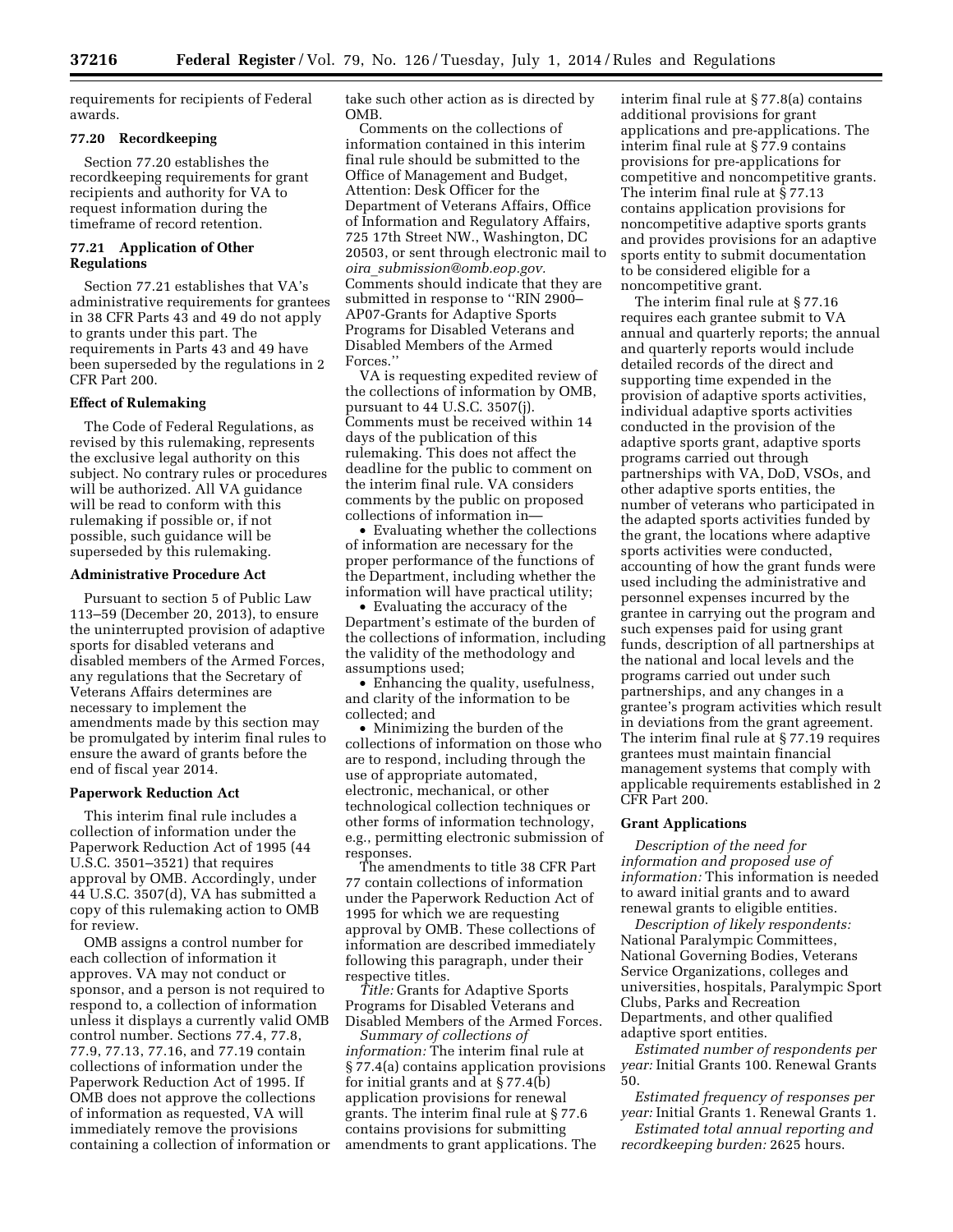*Estimated average burden per response:* Initial Grant 25 hours. Renewal Grants 10 hours.

# **Annual Reports**

*Description of the need for information and proposed use of information:* This information is needed to determine compliance with the requirements for a grant.

*Description of likely respondents:*  National Paralympic Committees, National Governing Bodies, Veterans Service Organizations, colleges and universities, hospitals, Paralympic Sport Clubs, Parks and Recreation Departments, and other qualified adaptive sport entities.

*Estimated number of respondents per year:* 150.

*Estimated frequency of responses per year:* 1.

*Estimated total annual reporting and recordkeeping burden:* 300 hours.

*Estimated average burden per response:* 2 hours.

### **Quarterly Fiscal Reports**

*Description of the need for information and proposed use of information:* This information is needed to determine compliance with the requirements for a grant.

*Description of likely respondents:*  National Paralympic Committees, National Governing Bodies, Veterans Service Organizations, colleges and universities, hospitals, Paralympic Sport Clubs, Parks and Recreation Departments, and other qualified adaptive sport entities.

*Estimated number of respondents per year:* 150.

*Estimated frequency of responses per year:* 4.

*Estimated total annual reporting and recordkeeping burden:* 450 hours. *Estimated annual burden per response:* 45 minutes.

### **Regulatory Flexibility Act**

The Acting Secretary hereby certifies that this interim final rule will not have a significant economic impact on a substantial number of small entities as they are defined in the Regulatory Flexibility Act, 5 U.S.C. 601–612. Due to demographic, economic, infrastructure, and many other factors, a large percentage of small adaptive sports entities do not have sufficient participants, programs and outreach to qualify as an eligible entity under Public Law 113–59. In regions where the disabled veteran population is small relative to participants needed in the entity's applicable adaptive sports areas of expertise, an adaptive sports entity faces constraints in developing a viable

grant program. Therefore, the number of small adaptive sports entities involved will be few and their existing programs that meet threshold criteria for eligibility would indicate competence to conduct a viable adaptive sports grant program. There would be no economic impact on any of the eligible entities, as they are not required to provide matching funds to obtain the maximum grant allowance as established under 38 U.S.C. 521A. Therefore, pursuant to 5 U.S.C. 605(b), this rulemaking is exempt from the initial and final regulatory flexibility analysis requirements of sections 603 and 604.

## **Executive Orders 12866 and 13563**

Executive Orders 12866 and 13563 direct agencies to assess the costs and benefits of available regulatory alternatives and, when regulation is necessary, to select regulatory approaches that maximize net benefits (including potential economic, environmental, public health and safety effects, and other advantages; distributive impacts; and equity). Executive Order 13563 (Improving Regulation and Regulatory Review) emphasizes the importance of quantifying both costs and benefits, reducing costs, harmonizing rules, and promoting flexibility. Executive Order 12866 (Regulatory Planning and Review) defines a ''significant regulatory action,'' which requires review by OMB, unless OMB waives such review, as ''any regulatory action that is likely to result in a rule that may: (1) Have an annual effect on the economy of \$100 million or more or adversely affect in a material way the economy, a sector of the economy, productivity, competition, jobs, the environment, public health or safety, or State, local, or tribal governments or communities; (2) Create a serious inconsistency or otherwise interfere with an action taken or planned by another agency; (3) Materially alter the budgetary impact of entitlements, grants, user fees, or loan programs or the rights and obligations of recipients thereof; or (4) Raise novel legal or policy issues arising out of legal mandates, the President's priorities, or the principles set forth in this Executive Order.''

The economic, interagency, budgetary, legal, and policy implications of this interim final rule have been examined, and it has been determined not to be a significant regulatory action under Executive Order 12866. VA's impact analysis can be found as a supporting document at *[http://www.regulations.gov,](http://www.regulations.gov)* usually within 48 hours after the rulemaking document is published. Additionally, a

copy of the rulemaking and its impact analysis are available on VA's Web site at *[http://www1.va.gov/orpm/,](http://www1.va.gov/orpm/)* by following the link for ''VA Regulations Published.''

### **Unfunded Mandates**

The Unfunded Mandates Reform Act of 1995 requires, at 2 U.S.C. 1532, that agencies prepare an assessment of anticipated costs and benefits before issuing any rule that may result in the expenditure by State, local, and tribal governments, in the aggregate, or by the private sector, of \$100 million or more (adjusted annually for inflation) in any one year. This rule will have no such effect on State, local, and tribal governments, or on the private sector.

### **Catalog of Federal Domestic Assistance**

The Catalog of Federal Domestic Assistance number and title for the program affected by this document is 64.034, Grants for Adaptive Sports Programs for Disabled Veterans and Disabled Members of the Armed Forces.

#### **Signing Authority**

The Acting Secretary of Veterans Affairs, or designee, approved this document and authorized the undersigned to sign and submit the document to the Office of the Federal Register for publication electronically as an official document of the Department of Veterans Affairs. Jose D. Riojas, Chief of Staff, approved this document on June 23, 2014 for publication.

# **List of Subjects in 38 CFR Part 77**

Administrative practice and procedure, Grant programs—health, Grant programs—veterans, Health care, Health facilities, Reporting and recordkeeping requirements, Travel and transportation expenses, Veterans.

Dated: June 24, 2014.

## **William F. Russo,**

*Deputy Director, Regulation Policy and Management, Office of the General Counsel, Department of Veterans Affairs.* 

For the reasons stated in the preamble, VA amends 38 CFR chapter I by adding part 77, to read as follows:

# **PART 77—GRANTS FOR ADAPTIVE SPORTS PROGRAMS FOR DISABLED VETERANS AND DISABLED MEMBERS OF THE ARMED FORCES**

- Sec.<br>77.1
- 77.1 Purpose and scope.<br>77.2 Definitions.
- 77.2 Definitions.<br>77.3 Grants—ger
- 77.3 Grants—general.
- 77.4 Applications.<br>77.5 Selection crite
- 77.5 Selection criteria.<br>77.6 Amendments to g
- 77.6 Amendments to grant applications.<br>77.7 Withdrawal of grant application.
- Withdrawal of grant application.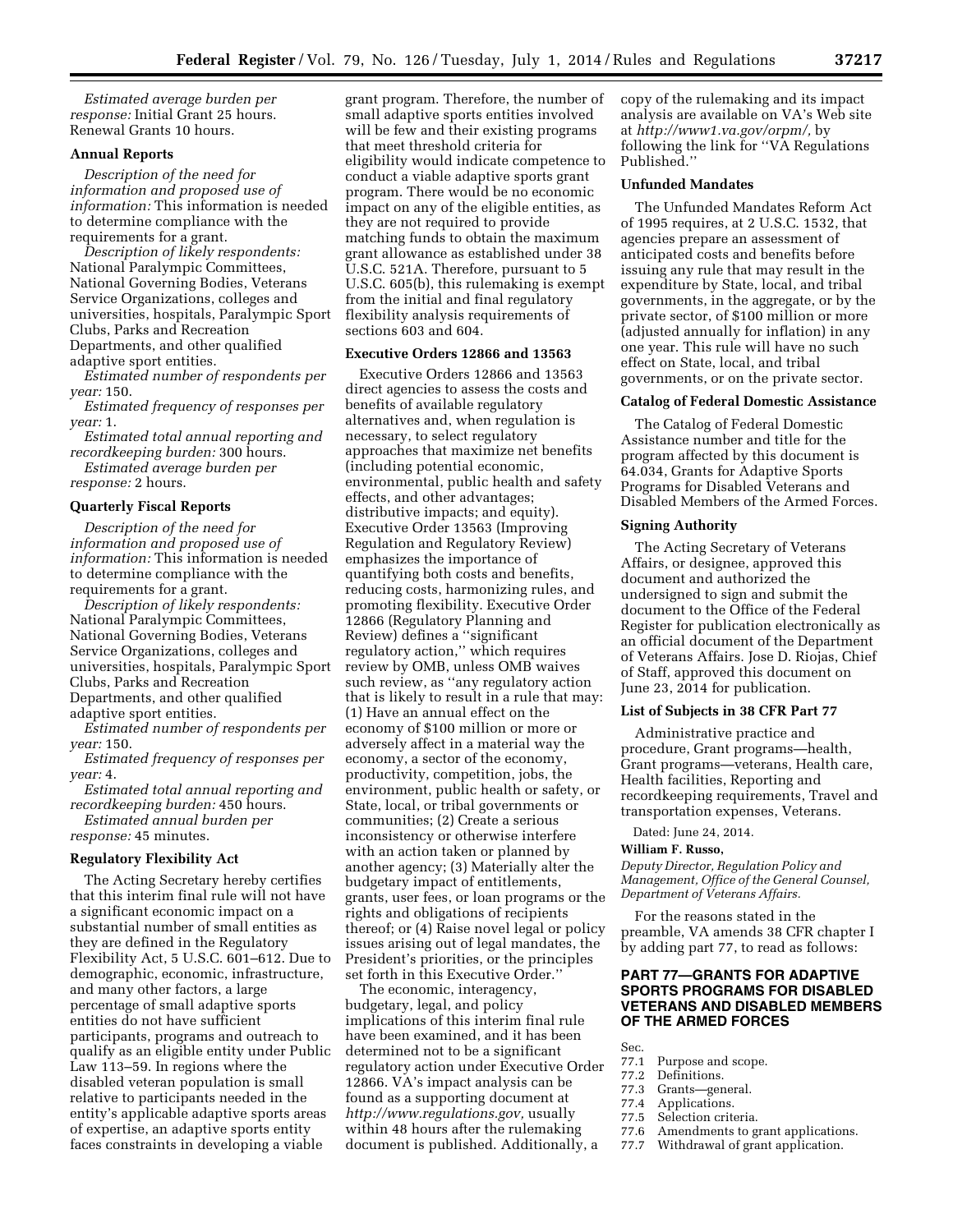- 77.8 Additional requirements and procedures for applications.
- 
- 77.9 Use of pre-applications.<br>77.10 Peer review methods. Peer review methods.
- 77.11 Outreach required.
- 77.12 Notice of funding availability.
- Applications for noncompetitive adaptive sports grants.<br>77.14 Grant agreements.
- Grant agreements.
- 77.15 Payments under the grant.<br>77.16 Grantee reporting requirem
- 77.16 Grantee reporting requirements.<br>77.17 Recovery of funds by VA.
- 77.17 Recovery of funds by VA.<br>77.18 Visits to monitor operatio Visits to monitor operations and
- compliance.<br>77.19 Financia Financial management.
- 77.20 Recordkeeping.
- 77.21 Application of other regulations.

## **§ 77.1 Purpose and scope.**

This section establishes the Grants for Adaptive Sports Programs for Disabled Veterans and Disabled Members of the Armed Forces program. Under this program, VA may provide grants to eligible entities to plan, develop, manage, and implement programs to provide adaptive sports activities for disabled veterans and disabled members of the Armed Forces.

(Authority: 38 U.S.C. 521A)

## **§ 77.2 Definitions.**

For the purposes of this part and any Notice of Funding Availability (NOFA) issued pursuant to this part:

*Adaptive sports* means a sport that has either been adapted specifically for persons with a disability or created specifically for persons with a disability.

*Adaptive sports activities* means: (1) Instruction, participation, and competition in adaptive sports;

(2) Training and technical assistance to program administrators, coaches, recreational therapists, instructors, Department employees, and other appropriate individuals; and

(3) Coordination, Paralympic classification of athletes, athlete assessment, sport-specific training techniques, program development (including programs at the local level), sports equipment, supplies, program evaluation, and other activities related to the implementation and operation of the program.

*Adaptive sports grant* means a grant awarded or to be awarded under this part.

*Adaptive sports grant agreement*  means the agreement executed between VA and a grantee as specified under § 77.17.

*Applicant* means an eligible entity that submits an application for an adaptive sports grant announced in a NOFA.

*DoD* means the Department of Defense.

*Eligible entity* means a Non-Federal Government entity with significant

experience in managing a large-scale adaptive sports program for persons with disabilities if those disabilities are those that many disabled veterans and disabled members of the Armed Forces have. To demonstrate significant experience, all the key personnel identified in the adaptive sports grant application of the entity must have experience implementing the adaptive sports activities to be provided and have experience working with persons with disabilities that many disabled veterans and disabled members of the Armed Forces to be served through the adaptive sports grant have. The experience must be for two continuous years immediately prior to the date of submission to VA of the grant application. When more than one entity would be engaged in the provision of the adaptive sport activities, the entity applying for the adaptive sports grant must provide documentation that verifies that through the partnership, it has the experience necessary to implement all of the adaptive sports activities proposed in the adaptive sports grant application.

*Grantee* means an entity that is awarded an adaptive sports grant under this part.

*International Paralympic Committee*  (IPC) means the global governing body of the Paralympic movement.

*Large-scale adaptive sports program*  means

(1) An adaptive sports program of a National Paralympic Committee (NPC) or of a National Governing Body (NGB) that is authorized to provide Paralympic sports programs in one or more States;

(2) An adaptive sports program of a NGB that has been recognized by an external validating authority if the programs validated by that authority would meet the requirements of paragraph (3) of this definition if considered one program; and

(3) An adaptive sports program in which at least 50 persons with disabilities participate or in which the persons with disabilities who participate in the program reside in at least five different congressional districts.

*National Governing Body* (NGB) means an organization that looks after all aspects of a sport and is responsible for training, competition and development for their sports.

*National Paralympic Committee*  (NPC) means the national organization recognized by the International Paralympic Committee (IPC) as the sole representative of athletes with disabilities from their respective jurisdiction.

*Notice of funding availability* (NOFA) means a Notice of Funding Availability published in the OMB-designated government-wide Web site in accordance with § 77.13 and 2 CFR Part 200.

*Paralympics* means a series of international contests for athletes with a range of physical and intellectual disabilities, including mobility disabilities, amputations, blindness, and traumatic brain injury, that are associated with and held following the summer and winter Olympic Games.

*Participant* means a disabled veteran or disabled member of the Armed Forces who is receiving adaptive sport activities from a grantee.

*Partnership* means any type of arrangement in which the parties agree to cooperate and is not limited to a legal partnership.

*Peer review* means the technical and programmatic evaluation by a group of experts qualified by training and experience to give expert advice, based on selection criteria established under § 77.13 or in a program announcement, on the technical and programmatic merit of adaptive sports grant applications.

*Persons with a disability* includes persons with physical and intellectual disabilities.

*Sport* means a usually competitive individual or group physical activity governed by a set of rules or customs, which, through casual or organized participation, aim to use, maintain or improve physical ability and skills while normally providing entertainment to participants.

*VA* means the Department of Veterans Affairs.

*Veteran* means a person described in § 3.1 of this title.

*Veterans Service Organization* (VSO) means an organization recognized by the Secretary of Veterans Affairs for the representation of veterans under section 5902 of title 38, United States Code, a subgroup of such an organization, or a nonprofit entity registered with the U.S. Government that has a primary mission to provide services to veterans and members of the Armed Services.

(Authority: Pub. L. 111–163, 38 U.S.C. 501)

## **§ 77.3 Grants—general.**

(a) *Grants.* VA may award adaptive sports grants to eligible entities.

(b) *Maximum amount.* The maximum grant amounts to be awarded will be specified in the NOFA.

(c) *No matching requirement.* A grantee will not be required to provide matching funds as a condition of receiving such grant.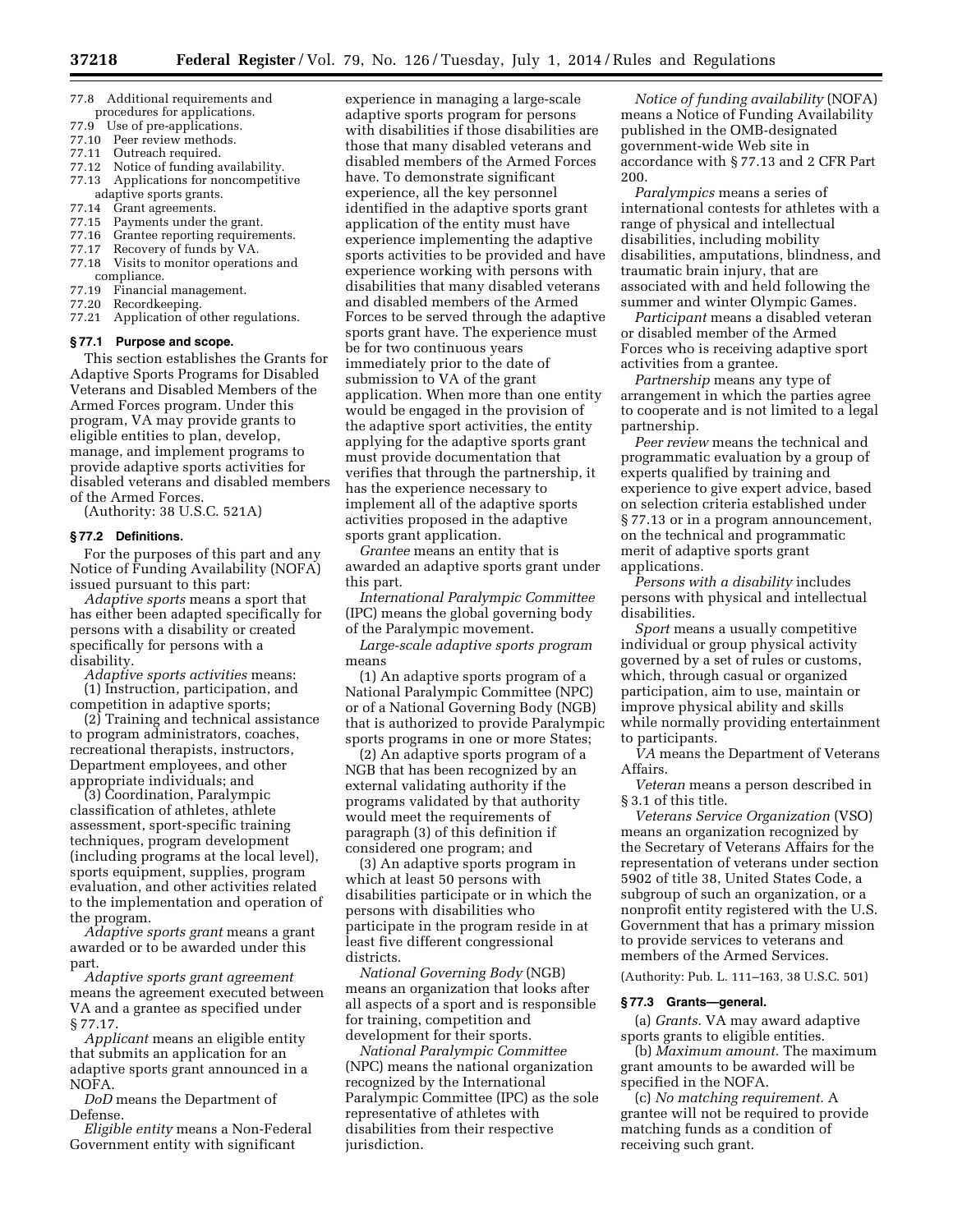(d) *Participants will not be charged.* A grantee may not charge participants a fee for providing adaptive sports activities that were outlined in their adaptive sports grant application.

(e) *Grant is not veteran's benefit.* The grant offered by this chapter is not a veteran's benefit. As such, the decisions of the Secretary are final and not subject to the same appeal rights as decisions related to veterans benefits.

(Authority: 38 U.S.C. 521A)

#### **§ 77.4 Applications.**

(a) *Initial application.* To apply for an initial grant, an applicant must submit to VA a complete grant application package, as described in the NOFA.

(b) *Renewal application.* After receiving an initial grant, grantees may apply for a renewal grant if the grantee's program will remain substantially the same. The grantee must submit to VA a complete renewal application as described in the NOFA. Because evaluations of renewal applications rely on performance data related to the initial grant, the application and supporting documentation may vary from the initial application; however, renewal applications are competitive grants and will be evaluated under competitive grant selection processes.

(c) *Noncompetitive application.* When a condition exists for a noncompetitive grant as outlined in § 77.15, the adaptive sports entity may submit a noncompetitive application that meets the same format as outlined for competitive grants set forth in the NOFA.

#### (Authority: 38 U.S.C. 521A)

(OMB has approved the information collection requirements in this section that are within the scope of control numbers 0348–0043 for Standard Form 424 & 0348–0041 for Standard Form 424C. The additional information collection requirements have been submitted to OMB and are pending OMB approval.)

#### **§ 77.5 Selection criteria.**

(a) VA will review all applications for adaptive sports grants using the following selection criteria:

(1) The adaptive sports activities to be provided by the program are clearly stated;

(2) The objectives of the proposed program are clearly defined;

(3) The program design is based on facts, good reasoning, sound judgment, and logic, and contains program elements directly linked to the achievement of program objectives;

(4) The program management structure is adequate to the successful conduct of the program;

(5) The applicant's capability (including support provided by any partnership or partnerships) is demonstrated at a level sufficient to successfully support the program;

(6) Budgeted costs are reasonable, allowable and produce good value for the amount of funds paid for the activities proposed to be undertaken;

(7) The proposed program provides adaptive sports opportunities in geographic regions where VA has identified limited sports opportunities for disabled veterans and disabled members of the Armed Forces;

(8) The proposed program provides an adaptive sports activity or adaptive sports activities that meet the current needs and priorities for disabled veterans and disabled members of the Armed Forces; and

(9) Inclusion of all required information in the grant application as specified by 38 U.S.C. 521A(c).

(b) NOFA announcements may also clarify the selection criteria in paragraph (a) of this section. The relative weight (point value) for each selection criterion will be specified in the NOFA.

#### **§ 77.6 Amendments to grant applications.**

An applicant seeking to amend its grant application must submit a revised Standard Forms 424 (Application for Federal Assistance) and 424C (Budget Information) with a narrative description of, and justification for, the amendment. An applicant may submit an amendment after the deadline for submission of applications and prior to grant award if the amendment does not change the scope of the application. In addition, amendments submitted after the deadline and prior to grant award cannot increase the amount of the grant requested by more than a total of 10 percent.

(OMB has approved the information collection requirements in this section under control number 0348–0043 for Standard Form 424 & 0348–0041 for Standard Form 424C.)

#### **§ 77.7 Withdrawal of grant application.**

An applicant may withdraw its application by submitting to VA a written document that withdraws the application.

## **§ 77.8 Additional requirements and procedures for applications.**

(a) *Application for grants.* An applicant may submit, on or before the submission deadline date established in a NOFA, an application in accordance with the instructions in the NOFA and including the forms specified in the NOFA. Such application must be signed by the applicant or an official or representative of the applicant duly authorized to make such application and to assume on behalf of the applicant the obligations imposed by law, applicable regulations, and any additional terms and conditions of the grant. VA may require in the NOFA for applicants to submit a pre-application for review and approval prior to the submission of an application.

(b) *Partnerships.* (1) Eligible entities may enter into partnerships with other eligible entities, including those in other States, and submit joint applications for adaptive sports grants.

(2) A joint application made by two or more applicants may have separate budgets corresponding to the programs, services and activities performed by each of the joint applicants or may have a combined budget. If a joint application presents separate budgets, VA may make separate awards, or may award a single award authorizing separate amounts for each joint applicant.

(c) *Evaluation of applications submitted.* All applications submitted shall be evaluated. After the initial internal or peer review, additional internal evaluations and/or peer reviews may be used.

(d) *Applicant's performance on prior award.* When the applicant has previously received an award from VA or another Federal agency, the applicant's noncompliance with requirements applicable to such prior award as reflected in past written evaluation reports and memoranda on performance, and the completeness of required prior submissions, may be considered by VA. In any case where VA proposes to deny a grant based upon the applicant's noncompliance with requirements applicable to the prior award, VA shall do so only after affording the applicant notice and a reasonable opportunity to rebut the proposed basis for denial of a grant.

(e) *Applicant's fiscal integrity.*  Applicants must meet and maintain standards of fiscal integrity for participation in Federal grant programs as reflected in 2 CFR part 200.

(f) *Disposition of applications.* Upon review of an application and dependent on availability of funds, VA will:

(1) Approve the application for funding, in whole or in part, for such amount of funds, and subject to such conditions that VA deems necessary or desirable;

(2) Determine that the application is of acceptable quality for funding, in that it meets minimum criteria, but disapprove the application for funding because it did not rank sufficiently high in relation to other applications to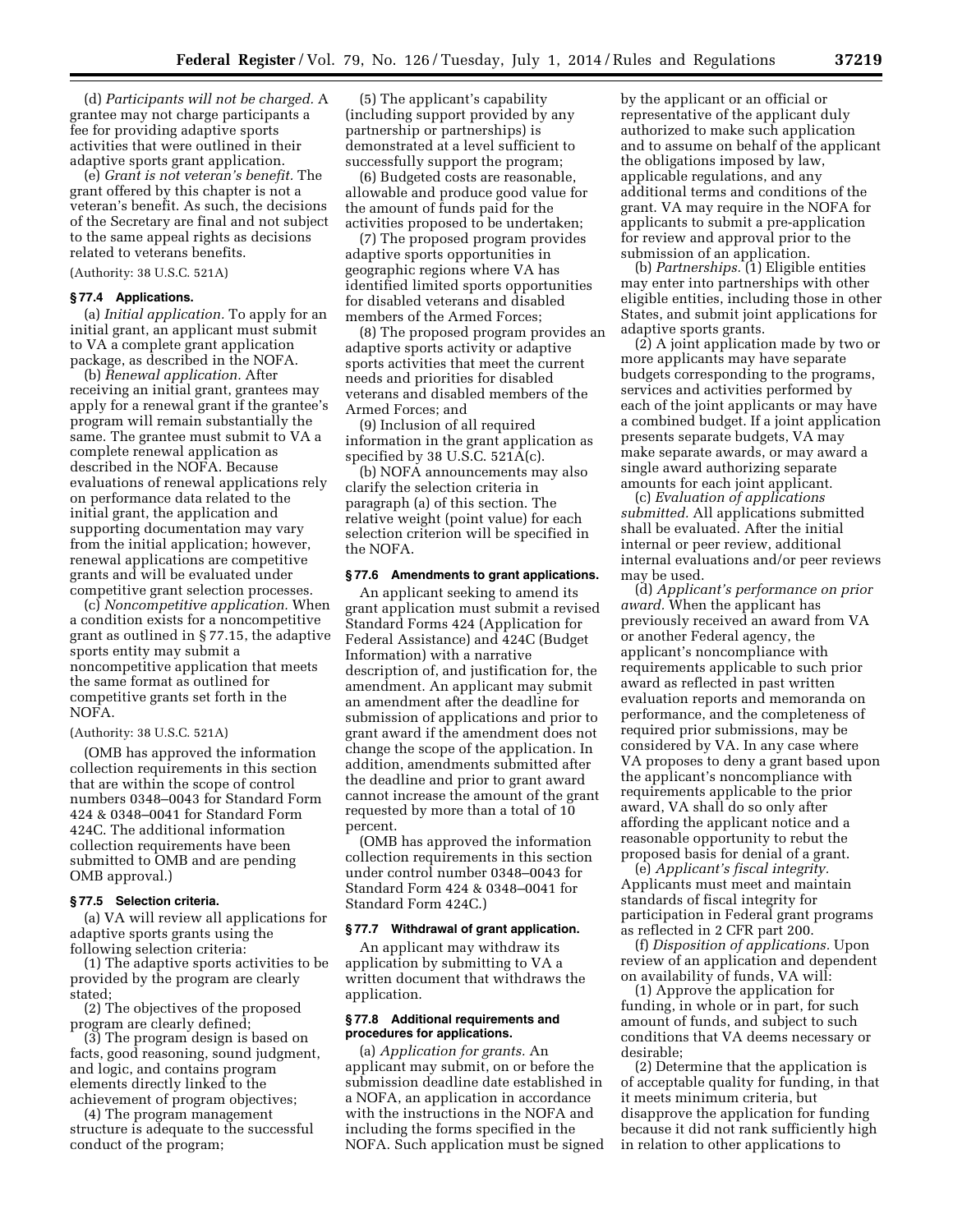qualify for an award based on the level of funding available;

(3) Disapprove the application for failure to meet the applicable selection criteria at a sufficiently high level in comparison to other applications to justify an award of funds, or for another reason as provided in the documentation of the decision; or

(4) Defer action on the application for such reasons as lack of funds or a need for further review.

(g) *Notification of disposition.* VA will notify the applicant in writing of the disposition of the application. A signed grant agreement form will be issued to the applicant of an approved application.

(h) *Availability of grant funds.* Federal financial assistance is normally available only with respect to obligations incurred subsequent to the effective date of the grant. The effective date of grant will be set forth in the grant agreement. Recipients may be reimbursed for costs resulting from obligations incurred before the effective date of the grant, if such costs are authorized by VA in the NOFA, the grant agreement or subsequently by VA in writing, and otherwise would be allowable as costs of the grant under applicable guidelines, regulations, and terms and conditions of the grant agreement.

(The information collection requirements have been submitted to OMB and are pending OMB approval.)

### **§ 77.9 Use of pre-applications.**

VA may request pre-applications for competitive and noncompetitive grant applications. Such request would be made in a NOFA.

(OMB has approved the information collection requirements in this section that are within the scope of control numbers 0348–0043 for Standard Form 424 & 0348– 0041 for Standard Form 424C. The additional information collection requirements have been submitted to OMB and are pending OMB approval.)

#### **§ 77.10 Peer review methods.**

(a) VA may subject both preapplications and formal applications to a peer review process. For both competitive and noncompetitive applications, peer review will normally consist of written comments based on the selection criteria established in § 77.5 and any weighting factors identified in the NOFA or conveyed in writing to the noncompetitive applicant, together with the assignment of numerical values. Peer review may occur at meetings of peer reviewers that are held under VA oversight, through mail reviews, or a combination of both.

When advisable, site visits may also be employed. The method of peer review anticipated for each announced competitive program, including the weighting factors to be used by peer reviewers, will be specified in each NOFA.

(b) When formal applications are required in response to a NOFA, an initial review will be conducted by qualified VA staff, in order to eliminate from peer review consideration applications which do not meet minimum program requirements. Such requirements as listed in § 77.5 and weighting factors will be specified in the NOFA. Applications determined to be qualified and eligible for further consideration may then be considered under the peer review process.

#### **§ 77.11 Outreach required.**

(a) As a condition of receiving a grant under this part, an eligible entity must agree to conduct a joint outreach campaign with VA to inform all eligible veterans and separating members of the Armed Forces with physical disabilities about the existence of the adaptive sports activities funded by the grant, as appropriate, and shall provide for, facilitate, and encourage participation of such veterans and separating members of the Armed Forces in programs under this part to the extent possible.

(b) For grantees conducting adaptive sports activities at the community level, outreach must include active liaison with local VA and DoD facilities; State, local, and tribal governments; and VSOs, private agencies, and organizations providing adaptive sport activities to disabled veterans and disabled members of the Armed Forces to be served by the grantee.

(c) For grantees conducting adaptive sports activities occurring at the national and regional levels, outreach must include active liaison with VA and DoD, State governments, VSOs, and private agencies and organizations providing adaptive sport services to disabled veterans and disabled members of the Armed Forces to be served by the grantee and tailored as appropriate to the deliverables of the grant.

(Authority: 38 USC 521A(e))

#### **§ 77.12 Notice of funding availability.**

When funds are available for grants, VA will publish a NOFA in the OMBdesignated government-wide Web site. The notice will identify:

(a) The information required to be in notices of funding opportunities in 2 CFR Part 200;

(b) The location for obtaining grant applications;

(c) The date, time, and place for submitting completed grant applications;

(d) The estimated amount and type of grant funding available;

(e) The length of term for the grant award, covering the amount of time the award remains in effect through date of completion;

(f) The minimum scores and scores per mandatory evaluation criteria area in § 77.5 that an applicant must receive in order for a grant to be considered for funding; and

(g) The timeframe and manner for payments under the grant.

(Authority: 38 U.S.C. 521A)

## **§ 77.13 Applications for noncompetitive adaptive sports grants.**

(a) When VA identifies that an eligible entity is the only entity capable of providing an adaptive sports activity for disabled veterans and disabled members of the Armed Forces, and VA determines that the award of a grant to this entity is warranted to enable adaptive sports activities for disabled veterans and disabled members of the Armed Forces, VA may request that entity to submit a grant application. To verify that only one entity is capable of providing an adaptive sports activity:

(1) VA must determine that the adaptive sports activity is available only from one eligible entity;

(2) VA must receive a written statement from an entity which verifies that a particular adaptive sports activity is only available from a named non-Federal entity; or

(3) After VA attempts to find competition for a grant by issuing a NOFA, VA receives only one application to provide the adaptive sports activity sought under the NOFA or having received no applications, engages a qualified adaptive sport entity to negotiate provision of the adaptive sports activity sought.

(b) To submit an application for a noncompetitive adaptive sports grant, an applicant must obtain from VA an adaptive sports grant application package and submit to VA the information called for in the adaptive sports grant application package within the time period established in the NOFA.

(c) The noncompetitive adaptive sports grant application must include:

(1) Information regarding the program design and supporting evidence directly linking the program to the achievement of the program's objectives;

(2) Documentation on the eligibility of the applicant to receive an adaptive sports grant and on why the award of a noncompetitive grant is warranted;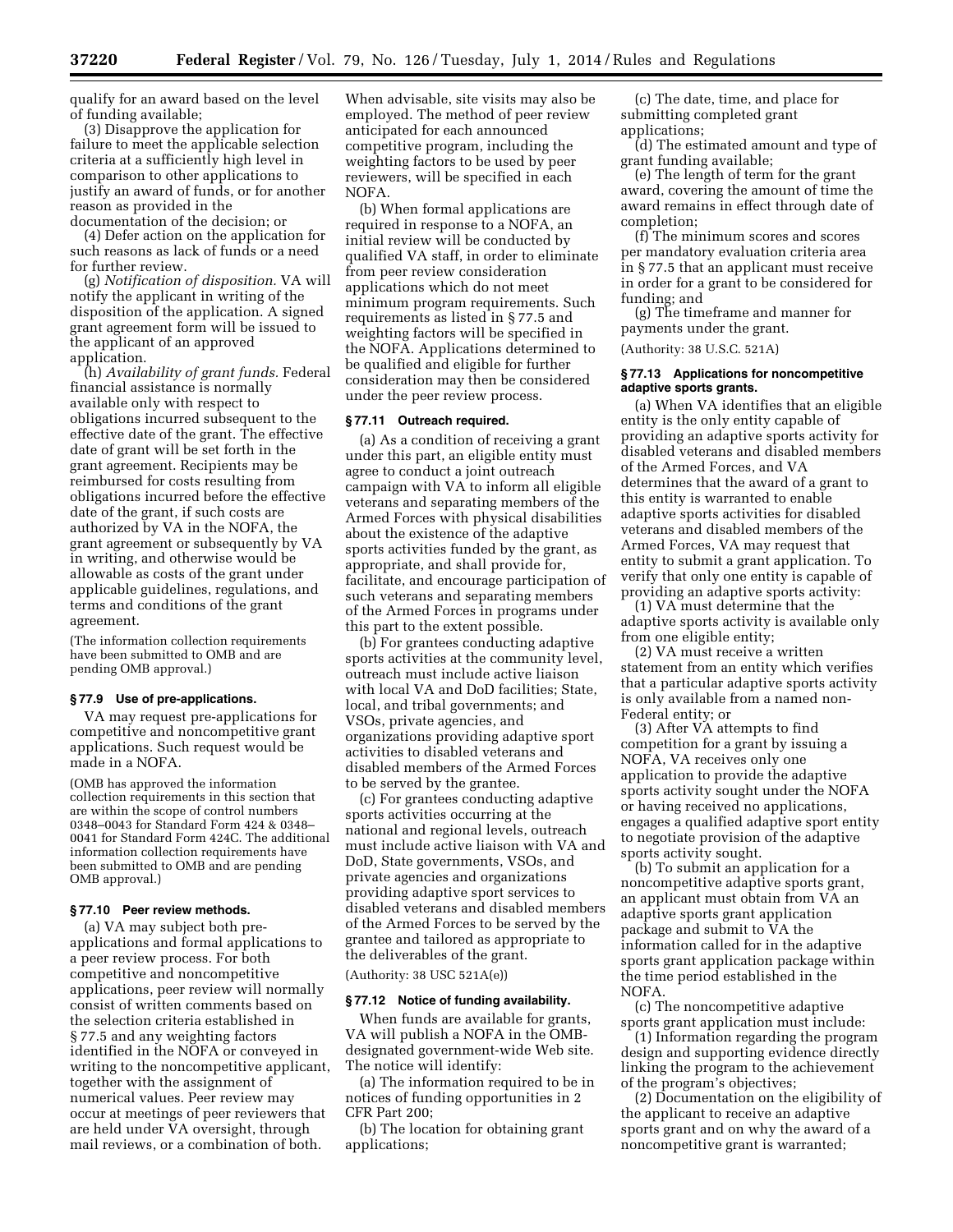(3) Description of the type of adaptive sports activities that would be provided;

(4) Documentation concerning the estimated operating costs and operating budget for the adaptive sports activities for which a grant is sought;

(5) Documentation that the applicant has the technical expertise needed; and (6) Reasonable assurances that if the

applicant receives an adaptive sports grant under this part:

(i) It will provide adequate financial and administrative support for providing the services set forth in the adaptive sports grant application and will actually provide such services; and

(ii) It will keep records and submit reports as VA may reasonably require, within the time frames required; and give VA, upon demand, access to the records upon which such information is based.

(The information collection requirements have been submitted to OMB and are pending OMB approval.)

# **§ 77.14 Grant agreements.**

(a) *General.* After a grant is approved for award, VA will draft a grant agreement to be executed by VA and the grantee. Upon execution of the grant agreement, VA will obligate the grant amount. The grant agreement will include a provision requiring that the grantee will operate the program in accordance with the provisions of this part, 2 CFR Part 200, and the grant application.

(b) *Equipment.* If grant funds will be used to procure or operate adaptive sports equipment to directly provide adaptive sports activities, the grant agreement must provide that:

(1) Title to the adaptive sports equipment vests solely in the grantee, or, for leased equipment, in an identified lessor;

(2) The grantee will at a minimum, provide liability insurance for the adaptive sports equipment to the same extent they would insure adaptive sports equipment procured with their own funds; and

(3) Adaptive sports equipment will be safe to use and maintained in accordance with the manufacturer's recommendations.

(c) *Use of funds for administrative and personnel expenses.* (1) An eligible entity that receives a grant under this part may use a portion of the grant for administrative expenses and personnel expenses of the eligible entity. The amount that may be used for such expenses may not exceed:

(i) In the case of a grant made for adaptive sports activities taking place during fiscal year 2014, 10 percent of the total amount of the grant;

(ii) In the case of a grant made for adaptive sports activities taking place during fiscal year 2015, 7.5 percent of the total amount of the grant; and

(iii) In the case of a grant made for adaptive sports activities taking place during any subsequent fiscal year, 5 percent of the total amount of the grant.

(2) For purposes of § 77.14(c), personnel expenses include any costs associated with an employee of the eligible entity other than reimbursement for time spent by such an employee directly providing coaching or training for participants.

(d) *Use of grant funds for individuals who are not veterans or members of the Armed Forces.* The grant agreement may authorize grantees to support or provide services (including adaptive sports activities) to individuals with disabilities who are not veterans or members of the Armed Forces, or both, but will prohibit grant funds from being used to support or provide services (including adaptive sports activities) to those individuals.

(e) *Restrictions on the participation of certain veterans and former servicemembers.* The grant agreement will prohibit grant funds from being used to support or provide services (including adaptive sports activities) to veterans or former servicemembers who are barred from receiving VA benefits based on their service (see 38 U.S.C. 5303–5303A) and to veterans or former servicemembers who, if otherwise eligible, would be barred from receiving VA pension, compensation or dependency and indemnity compensation based on the character of their discharge from military service (see 38 CFR 3.12).

(Authority: 38 U.S.C. 521A(d)(4))

### **§ 77.15 Payments under the grant.**

(a) *Payments to grantees.* Grantees are to be paid in accordance with the timeframes and manner set forth in the NOFA.

(b) *Payments to subgrantees.*  Payments of grant funds by grantees to subgrantees (including entities with which the grantee has entered into a partnership) for instruction, participation, and competition in sports may only be made for instruction, participation, and competition in Paralympic sports.

(Authority: 38 U.S.C. 521A)

#### **§ 77.16 Grantee reporting requirements.**

(a) *Annual report.* All grantees must submit to VA, not later than 60 days after the last day of the Federal fiscal year for which a grant is provided under this part, an annual report which sets

forth the following information for that fiscal year:

(1) A detailed record of the time involved in providing adaptive sports activities through direct personal interaction with participants and time expended in adaptive sports activities that do not involve direct personal interaction with participants;

(2) A detailed record of the individual adaptive sports activities conducted;

(3) A detailed record of the adaptive sports programs carried out at the national and local levels through partnerships with VA, DoD, VSOs, and other adaptive sports entities;

(4) The number of veterans and the number of participants in the adapted sports activities funded by the grant including those who participated in any programs carried out through a partnership under this part;

(5) The locations where adaptive sports activities were conducted; and

(6) A detailed accounting of how the grant funds were used including the administrative and personnel expenses incurred by the grantee in carrying out the program and such expenses paid for using grant funds.

(b) *Quarterly report.* All grantees must submit to VA a quarterly report 30 days after the close of each Federal fiscal quarter of the grant period which includes the same information required for annual reports, as well as projected change requests if applicable.

(c) *Program variations.* Any changes in a grantee's program activities which result in deviations from the grant agreement must be reported to VA.

(d) *Additional reporting.* Additional reporting requirements may be requested by VA to allow VA to fully assess program effectiveness.

(e) *Annual report compliance.* If a grantee does not submit the annual report required under this section for any fiscal year, the grantee shall not be eligible to receive a grant under this part for the subsequent fiscal year.

(Authority: 38 U.S.C. 521A(j))

(The information collection requirements have been submitted to OMB and are pending OMB approval.)

#### **§ 77.17 Recovery of funds by VA.**

(a) *Recovery of funds.* VA may recover from the grantee any funds that are not used in accordance with a grant agreement. If VA decides to recover funds, VA will issue to the grantee a notice of intent to recover grant funds, and grantee will then have 30 days to submit documentation demonstrating why the grant funds should not be recovered. After review of all submitted documentation, VA will determine